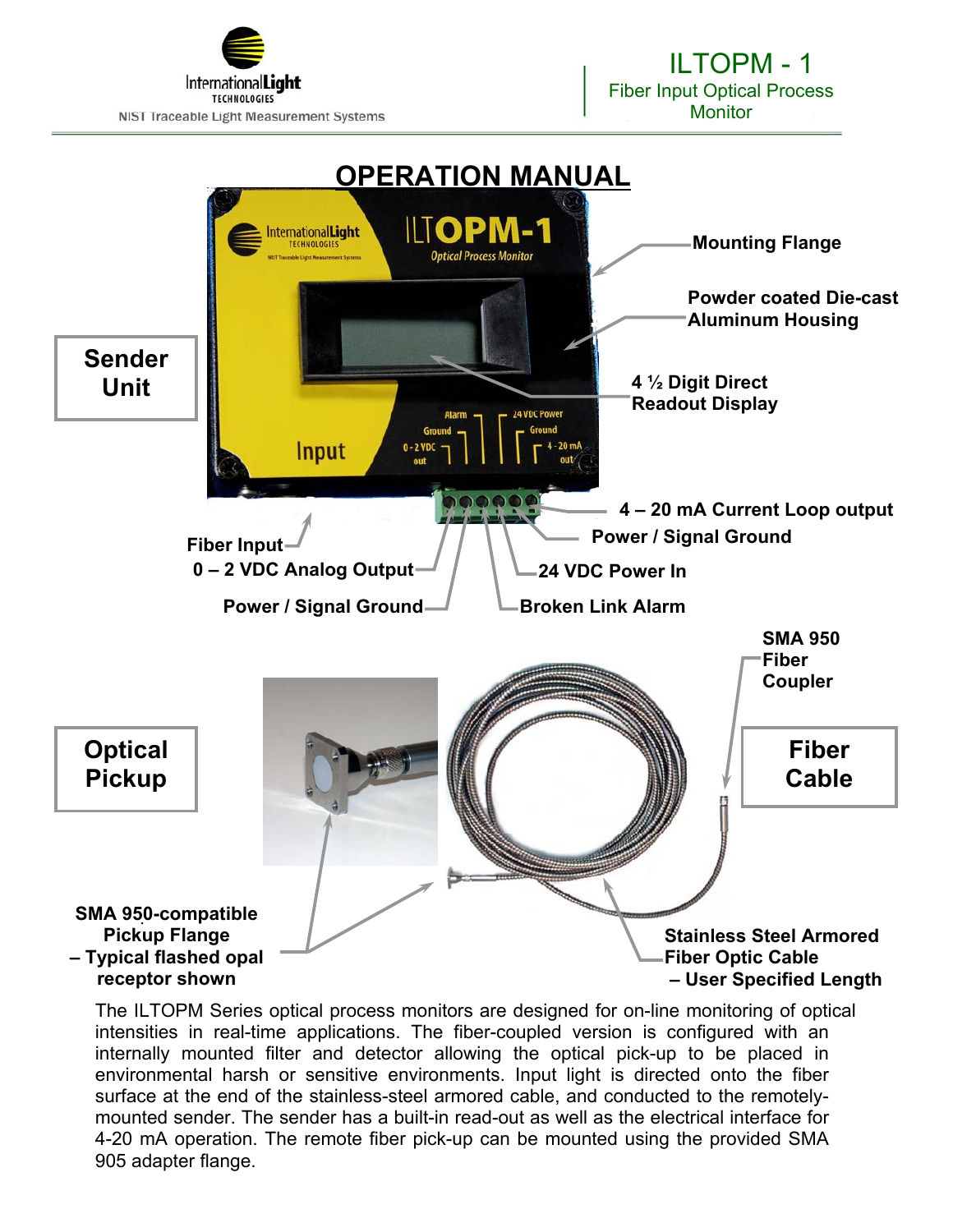### **TYPICAL SYSTEM CONNECTION**

A basic system configuration using the ILTOPM-1 is shown in Figure 1. The optical source associated with the process is monitored by the remote optical pickup. Light from the optical pickup is conducted by the optical fiber to the sender unit, which is powered by and external 24 VDC supply. The sender readout provides a local indication of process condition and verifies proper optical alignment. A third wire connects the current output of the sender to the customer receiver, typically a Programmable Logic Controller (PLC) which interacts with the monitored process in response to the signal readout.





#### **ALARM OUTPUT**

The ILTOPM-1 provides an indication of either a broken link or an input overdrive condition. The output is in the form of an open-collector transistor as shown in Figures 2 and 3. Figure 2 shows a connection to a standard TTL gate for interface to external logic. A 20 K pull-up resistor connected to the +5VDC logic supply provides source current for the TTL gate.

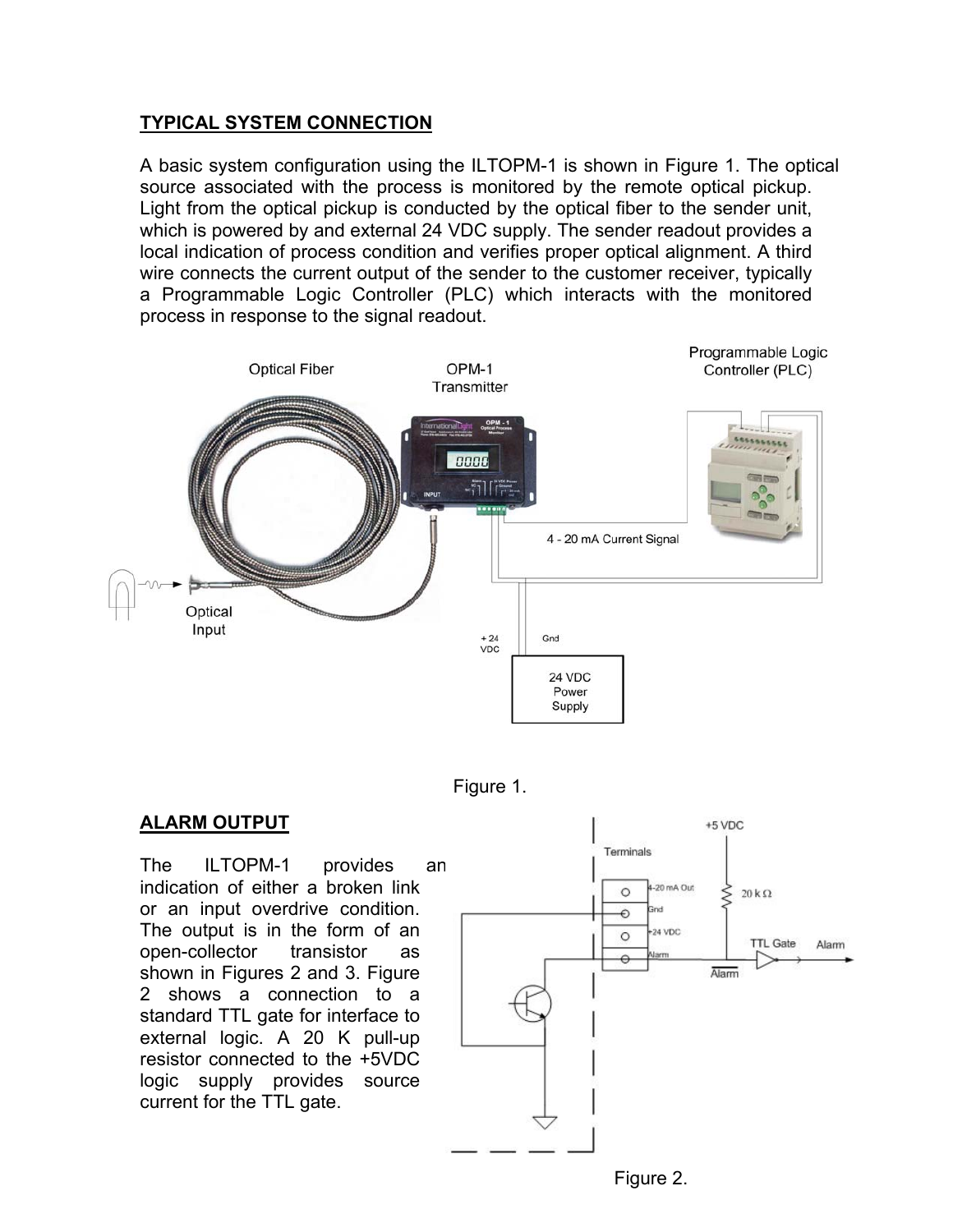A visual indication of a broken link can be provided by connecting an LED directly to the Alarm output as shown in Figure 3. Instead of a 5 VDC supply, the +24 VDC supply could be used with an appropriately chosen current limiting resistor.

## **0 – 2 VDC ANALOG OUTPUT**

A voltage output proportional to the input signal is available at the leftmost 2 pins on the external connector, as show in Figure 4. Early production models may indicate No Connection (NC) at these pins, but the signal is provided nevertheless. The drive is a low-impedance op-amp output capable of supplying up to 2mA.

Analog Output Ground (Common to current signal) ground)

> 0 – 2 VDC Analog **Output**







Figure 4.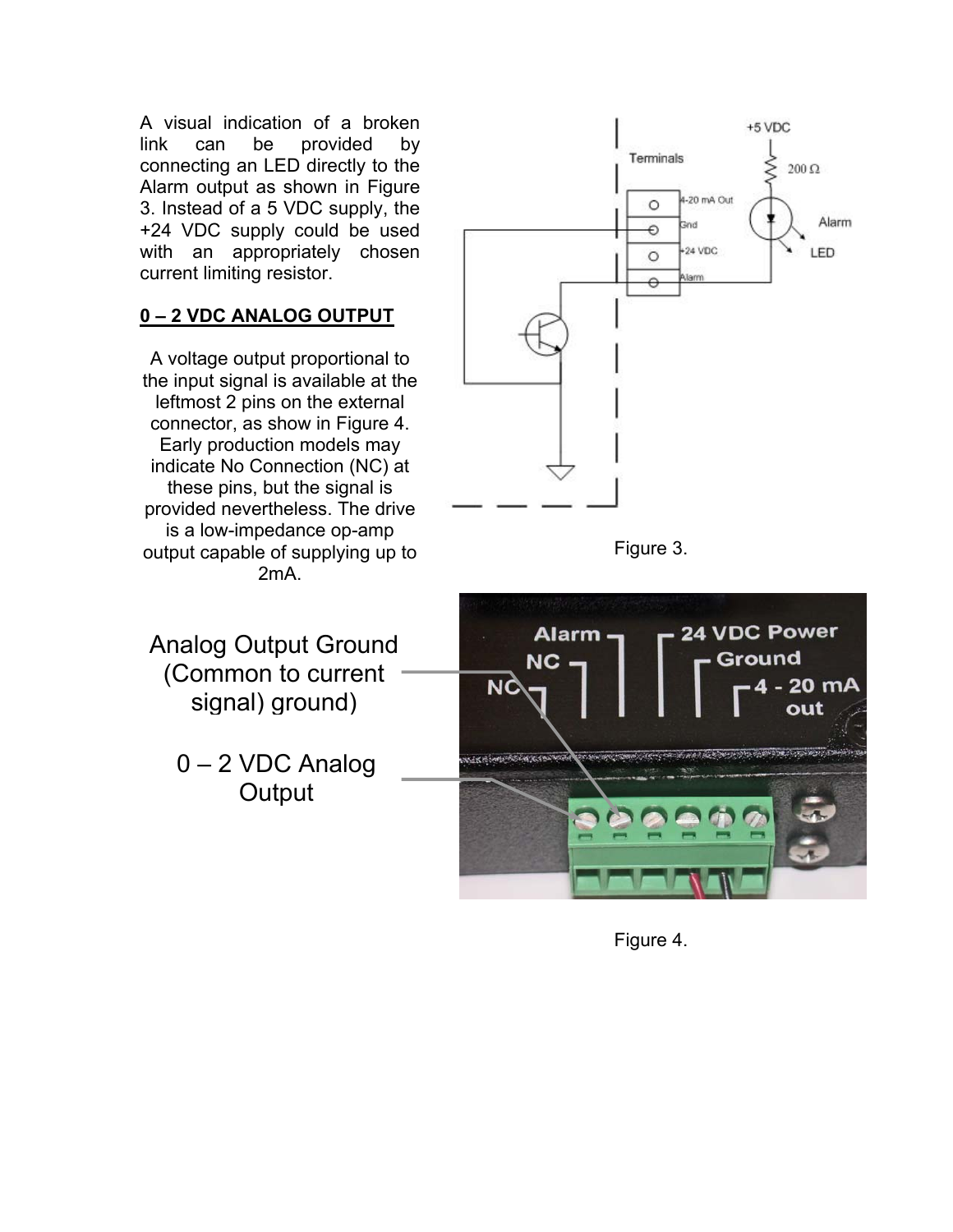## **Specifications for fiber version**

- 4 ½ Digit direct readout, calibrated in customer selected units
- Absolute accuracy,  $\pm$  2% of reading, NIST Traceable
- Linearity better than 0.05%
- Output response bandwidth ∼ 1 sec single pole RC time constant (can be modified at customer request)
- 4 20 mA current loop output interfaces to standard programmable logic controllers (PLC's). Overload protected at 38 mA. Can drive conductive and capacitative loads.
- Alarm output indicates broken link condition. Open collector output with characteristics:

 Maximum switched voltage – 36 VDC Maximum on current – 20 mA On condition saturation voltage - 0.35 VDC Off condition leakage current -  $\pm$  1  $\mu$  A

- $\bullet$  0 2 VDC analog voltage output, short circuit protected, 2 mA drive capability.
- 24 VDC operation ( 18 28 VDC), 40 mA maximum supply current under 20 mA output condition. Protected against overvoltage, supply reversal and line transients.
- Operating temperatures:

| Fiber:  | $-25^{\circ}$ C to 300 $^{\circ}$ C |
|---------|-------------------------------------|
| Sender: | $0^{\circ}$ C to 70 $^{\circ}$ C    |

- Rugged die-cast aluminum housing with black powder coat finish
- Sender weight: 0.75 lb (0.34 Kg)
- Sender dimensions: 3.70" (94.0 mm)W x 5.38" (137 mm)L x 1.40" ( 35.7 mm)H